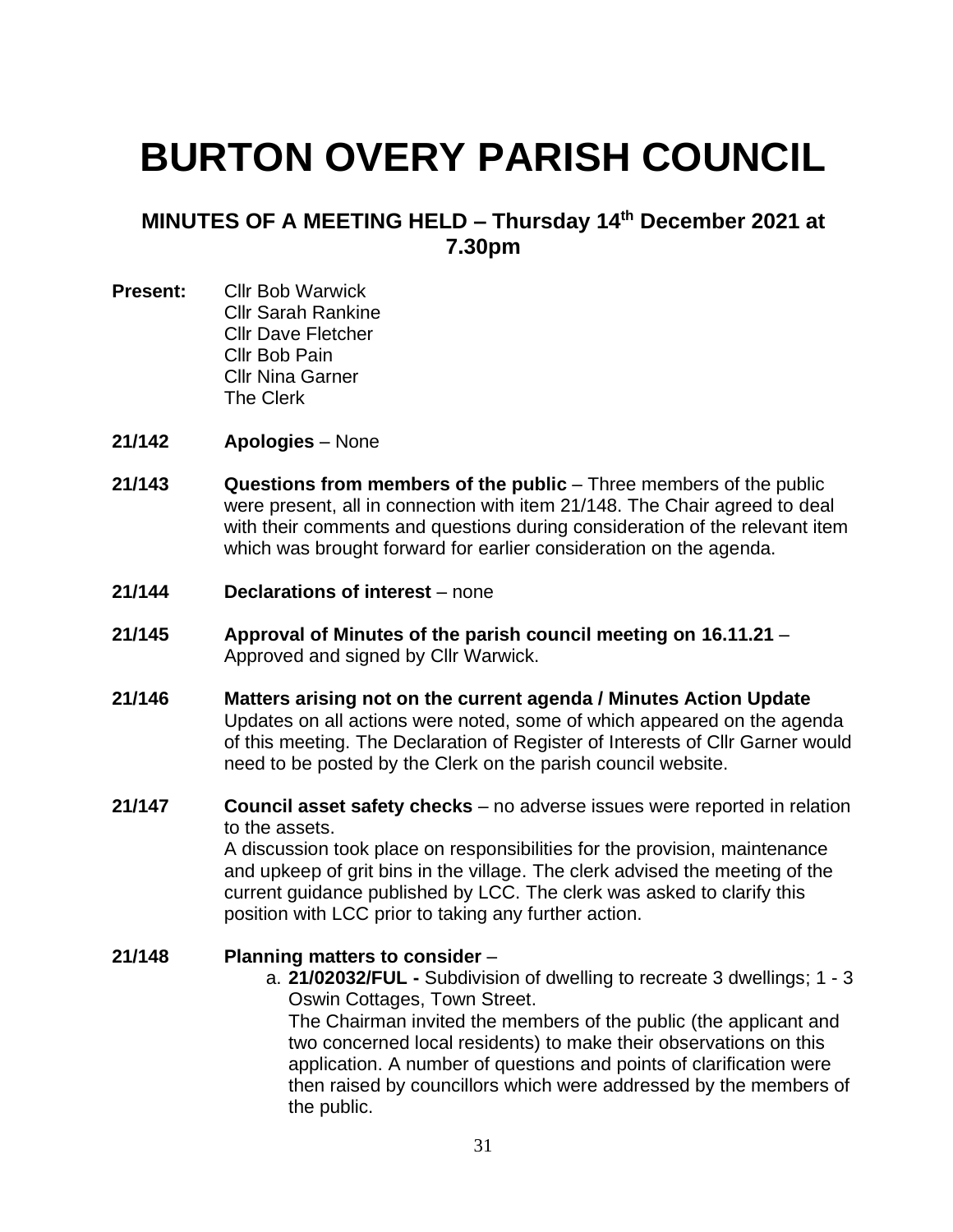The council then considered the relative merits and impact of the application on the local community and its relation to the Burton Overy Neighbourhood Plan.

After further consideration it was resolved to submit a letter of objection to the planning authority regarding the application.

#### **21/149 Planning decisions taken by HDC**

The following decisions were noted -

- a. **21/01838/FUL** Ground & First Floor Extensions, Willowbank, Back Lane – **REFUSED**
- b.  $21/01923/TCA Works$  to trees (fell)  $-3$  Baileys Lane  $-$ **APPROVED** – The clerk was asked to ascertain the decisionmaking protocol used by HDC regarding this decision
- c. **21/00673/LBC** Demolition of existing prefabricated double garage and construction of replacement single storey garage, repair and reinstatement of existing boundary walls, and demolition and replacement of the part front boundary wall including the addition of new gates, Ivy Cottage Rectory End – **GRANTED**
- d. **21/01671/FUL** Erection of five holiday lodges, Land off Carlton Lane - **REFUSED**
- e. **21/01729/TCA** Works to trees (fell) Kings Orchard, Scotland Lane. - **GRANTED**
- f. **21/01601/PCD** Discharge of condition 3 (materials) and condition 4 (landscaping) of 18/01535/FUL - 4 Baileys Lane - **GRANTED**

### **21/150 Kibworth Neighbourhood Plan Review** –

The consultation on the proposed review of Kibworth NP was noted without further comment. However, the council felt that the NP review process would be something to plan for in Burton Overy during the next 18 months with some attention being paid to the extent of open spaces in the village, the value of trees to the Conservation Area and car parking provision around the village.

### **21/151 Finances** –

- a. The bank statement as at 30<sup>th</sup> November was noted.
- b. Payments (to be) made during December (See Annex A) were considered and endorsed / approved for payment.
- c. The council considered the revised (second) draft of a proposed budget for 2022- 23. The budget proposal presented at the meeting was approved as the basis for setting the precept for the financial year 2022-23.

#### **21/152 Policies Review & Adoption**

The clerk presented drafts of the (revised) Equalities Policy and the Safeguarding Policy for consideration and comment. The council resolved to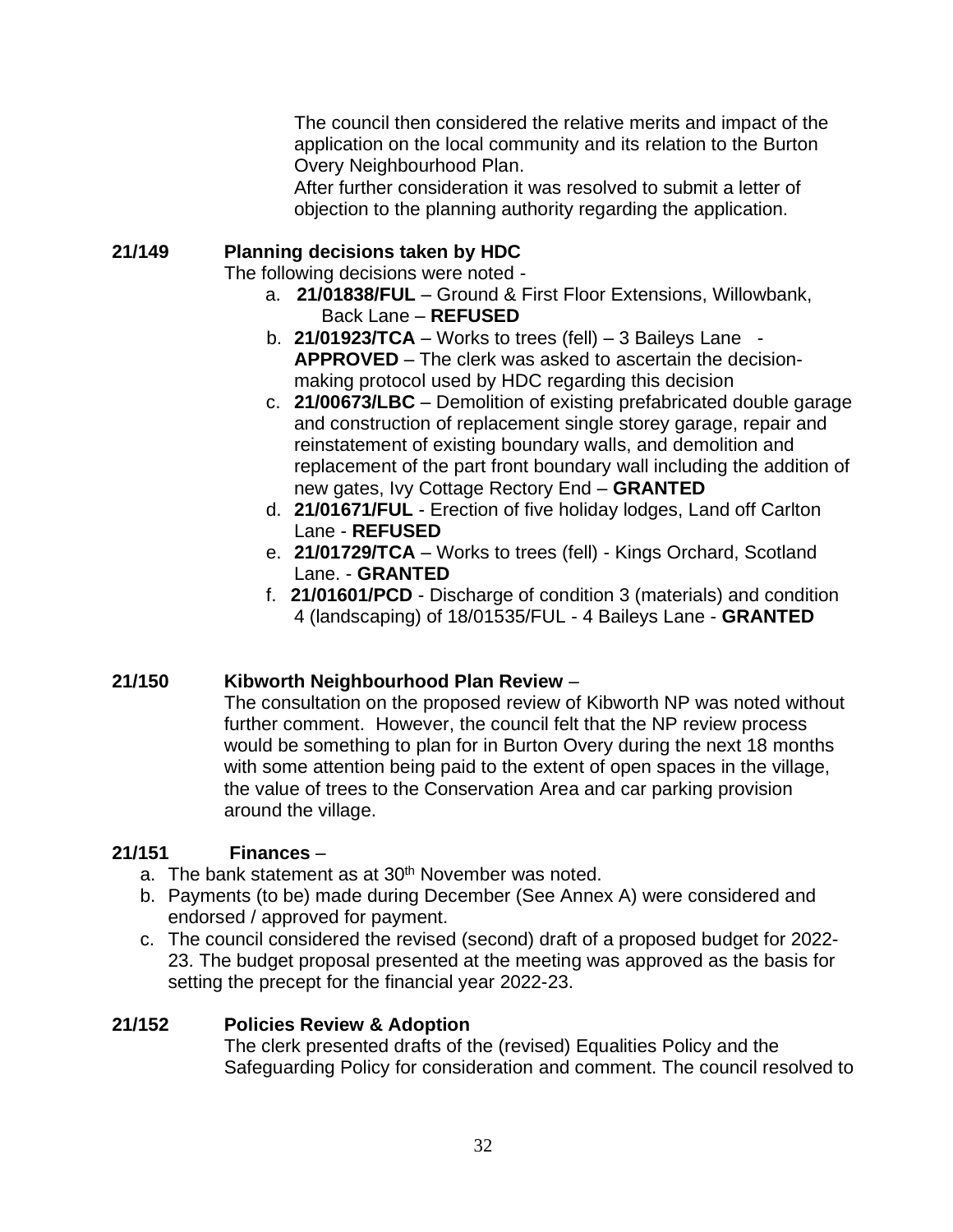adopt these policies as presented at the meeting subject to them being reviewed in accordance with the dates recommended.

#### **21/153 Community Matters** –

- a. Cllr Pain reported that a final draft of the village directory was now complete. The clerk was asked to circulate this final draft for consideration by all councillors prior to its final publication in the new year.
- b. Cllr Rankine updated the meeting on the proposals to install planters in the roadside verge adjacent to the village entrance signs on Mayns Lane, Carlton Lane and Washbrook Lane. Firm quotations were being actively sought for the works in order to support the grant application to Harborough DC. The approval of the highway authority had now been granted for the work.
- c. The chairman updated the meeting on the success of the recent training session for defibrillator operation. A total of 19 people had attended the training and had commented how useful they found the session. Two queries were raised during the training: first, whether the defibrillator at the village hall was in the best location (sited along the side of the building down a poorly lit footpath), and, secondly, whether an additional defibrillator was needed towards the southern end of the village. Cllr Pain undertook to investigate these matters and report back to the council.

### **21/154 - Correspondence for discussion**

a. The clerk presented details of correspondence from the United Charities of Burton Overy. The correspondence sought the council's consideration of the appointment of two trustees to the Charity. It was resolved to re-appoint Julian Swain and Mary Parker as Representative Trustees of the United Charities

#### **21/155 - Correspondence for information**

- a. The proposals for revision of the operating timetable for bus service X3 were noted.
- b. The clerk reported receipt of information from Harborough DC on the availability and costs of the Harborough Lifeline Service. It was resolved that this should be published on the village Noticeboard WhatsApp Group and noted that the clerk had posted a leaflet on the Parish Council Noticeboard on Main Street.
- c. The clerk advised of receipt of information from Leicestershire CC, since the publication of the agenda, on the LCC Gigahubs project. The clerk was asked to find out more information on this project to ascertain its relevance to Burton Overy.
- d. Cllr Fletcher sought the views of the council on whether a Christmas tree should be provided this year in the village in the same manner as it had in 2020. The council agreed to the proposal and Cllr Fletcher undertook to make all necessary arrangements.
- **21/156 - Items for the next agenda** Precept 2022-23 / Defibrillator provision.
- **21/157 - Date of next meeting –** 18 th January 2022